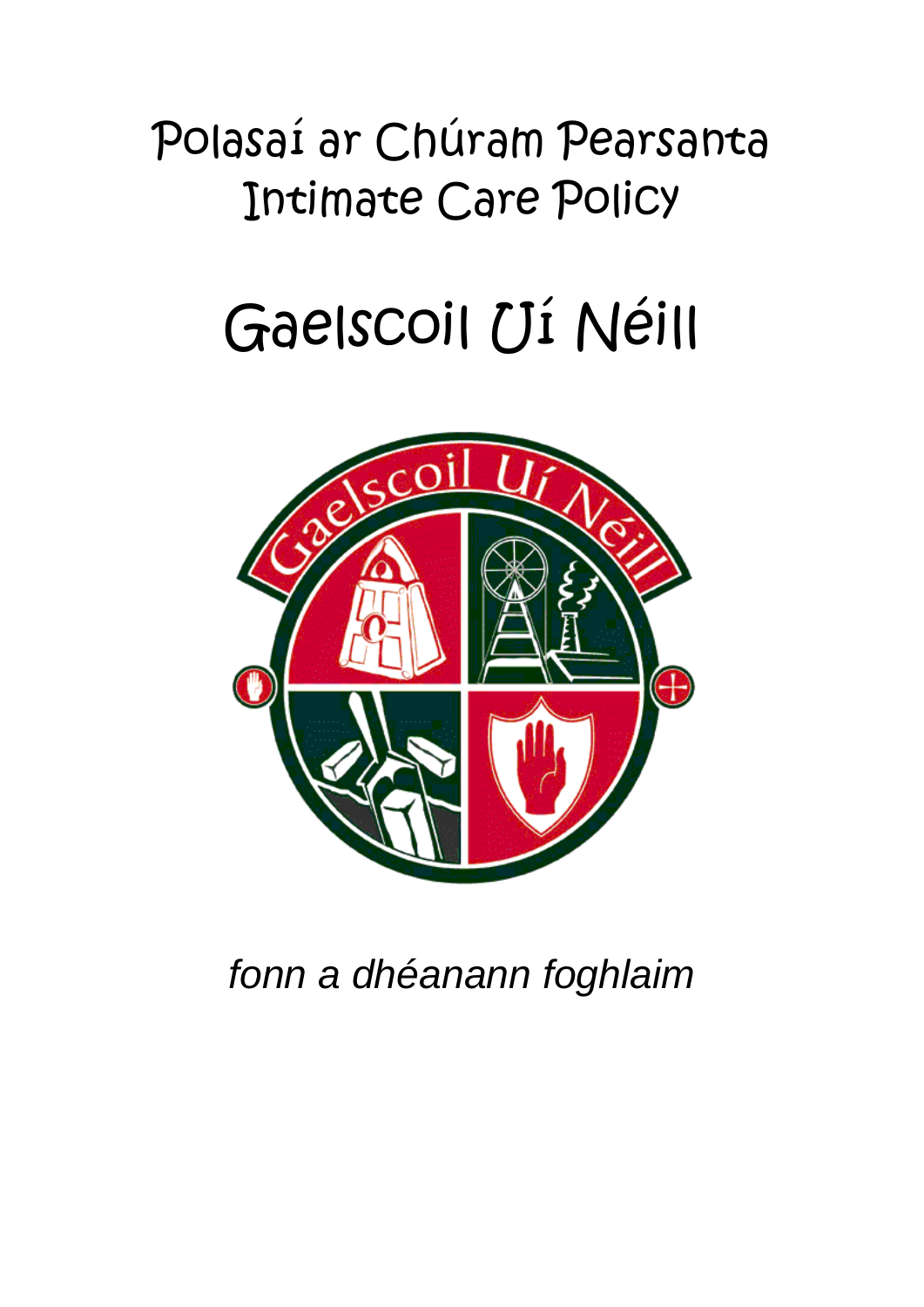### **INTIMATE CARE POLICY**

#### PRINCIPLES

The UN convention of the Rights of the Child (1991) states: "Children have the right to be as healthy as possible, live and play in a safe, healthy, unpolluted environment and benefit from preventive health care and education."

#### AIM

In Gaelscoil Uí Néill (incorporating Naíscoil Uí Néill, An Naíscoil Bheag and Iarscoil Uí Néill) we aim to work in partnership with parents to ensure that a child can look after his/her own personal needs. This will also include Health and Safety, and Child Protection issues.

In line with our Admissions Policy it is a pre requisite that children are toilet trained and can manage personal care independently. We recognise that there may be exceptions to this where specific medical or educational needs are identified. Each case will be discussed and any specific intimate care procedures agreed with parents and other professionals when appropriate, before the child starts.

Intimate care may be defined as any activity required to meet the personal care needs of each individual child. Parents have a responsibility to advise staff of the intimate care needs of their child, and staff have a responsibility to work in partnership with children and parents. Intimate care can include:

- Feeding
- Oral care
- Washing
- Dressing/undressing
- Toileting
- Supervision of a child involved in intimate self-care

#### PROCEDURES

The most common reasons for needing to use intimate care are when a child;

- Becomes wet following water play
- Has soiled clothes due to vomiting
- has a toileting accident (wetting or soiling)